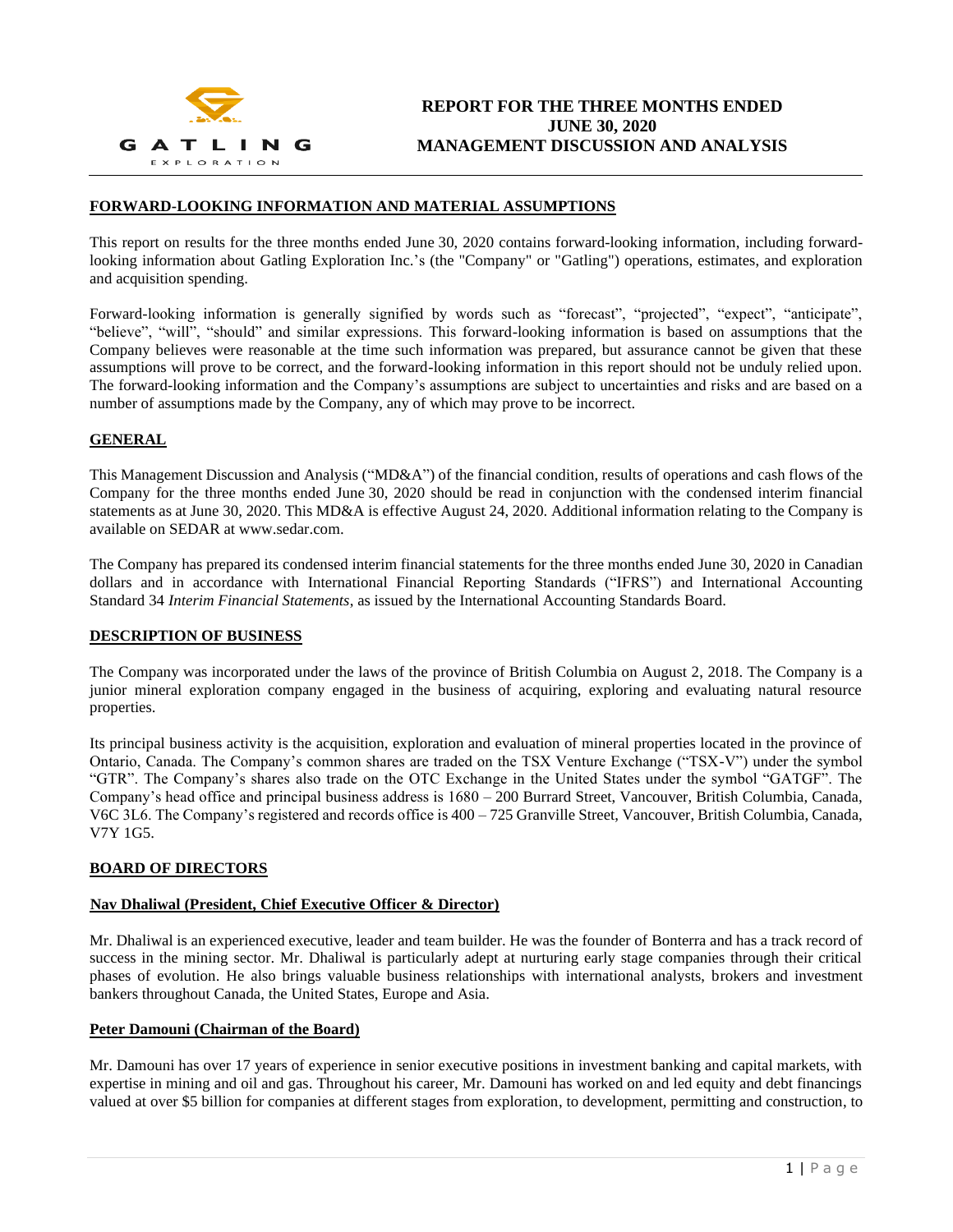

production. He has comprehensive experience in equity financing, restructuring, and mergers and acquisitions. Mr. Damouni is a graduate of McGill University, Canada. He is a Canadian and British citizen, residing in the United Kingdom.

# **Richard Boulay, B.Sc.**

Mr. Boulay has over 40 years of experience in the exploration and mining industries in Canada and internationally, including 15 years of mining and infrastructure financing experience gained with Bank of Montreal, Royal Bank of Canada and Bank of Tokyo. He has extensive experience in the management and financing of public companies in Canada and the United States. He is also a director of Pacton Gold Inc.

#### **Carrie Cesarone**

Ms. Cesarone has worked in the public company sector for 30 years. She worked as a paralegal for well-known Vancouver securities lawyers for 11 years and following that, has worked as an independent contractor for both public and private companies for the past 13 years. She has served as a director, Corporate Secretary and CFO for a number of listed companies and continues to serve as Corporate Secretary for Pacton Gold Inc. and BlueBird Battery Metals Inc. Ms. Cesarone holds a Bachelor of Arts degree from Simon Fraser University.

## **Jason Billan**

Mr. Billan is a seasoned strategy, corporate development and valuation professional with an accelerating career in the mining industry. Following the completion of an MBA at the Richard Ivey School of Business at the University of Western Ontario in 2009, he spent approximately three years in equity research covering the precious metal sector, at Salman Partners Inc. and RBC Capital Markets, with a coverage universe ranging from small to large caps. In 2012, he joined Nevsun Resources Ltd. as the sole Corporate Development professional reporting into the senior executive team through its acquisition in late 2018. Mr. Billan is currently Senior Financial Analyst at Wheaton Precious Metals International and brings a strong network of corporate and institutional representatives in the mining industry to support Gatling's objectives.

#### **Peter Dickie**

Mr. Dickie has over 35 years of experience in the public and private corporate environment, with over 25 years spent in management positions. He is the former President, CEO and director of NioCorp Developments Ltd., a company developing the largest super-alloy mineral deposit in North America (niobium, titanium and scandium). During his six years with NioCorp, Mr. Dickie developed key relationships with property owners and all levels of government in the project area, built a team of internationally recognized senior executives, raised tens of millions of dollars and graduated the company to the TSX. During this time, NioCorp's market capitalization grew from under \$5 million to over \$200 million.

#### **Jody Dahrouge, P.Geo.**

Mr. Dahrouge is a senior geologist and President of Dahrouge Geological Consulting Ltd., a geological services company established in 1998, that provides consulting services to a broad range of exploration and mining companies worldwide. He is a professional geologist (Alberta) and holds Bachelor of Science degrees in geology and computing science, both from the University of Alberta. Mr. Dahrouge is also the President of DG Resource Management Ltd., a project generator that has identified, acquired and advanced a number of gold projects throughout North America. He has also been a director of several public companies exploring for and advancing gold projects throughout the Americas.

## **BUSINESS OF THE COMPANY**

Gatling is a Canadian gold exploration company focused on resource development at the Larder Lake Project, a high-grade gold deposit located in the prolific Abitibi greenstone belt.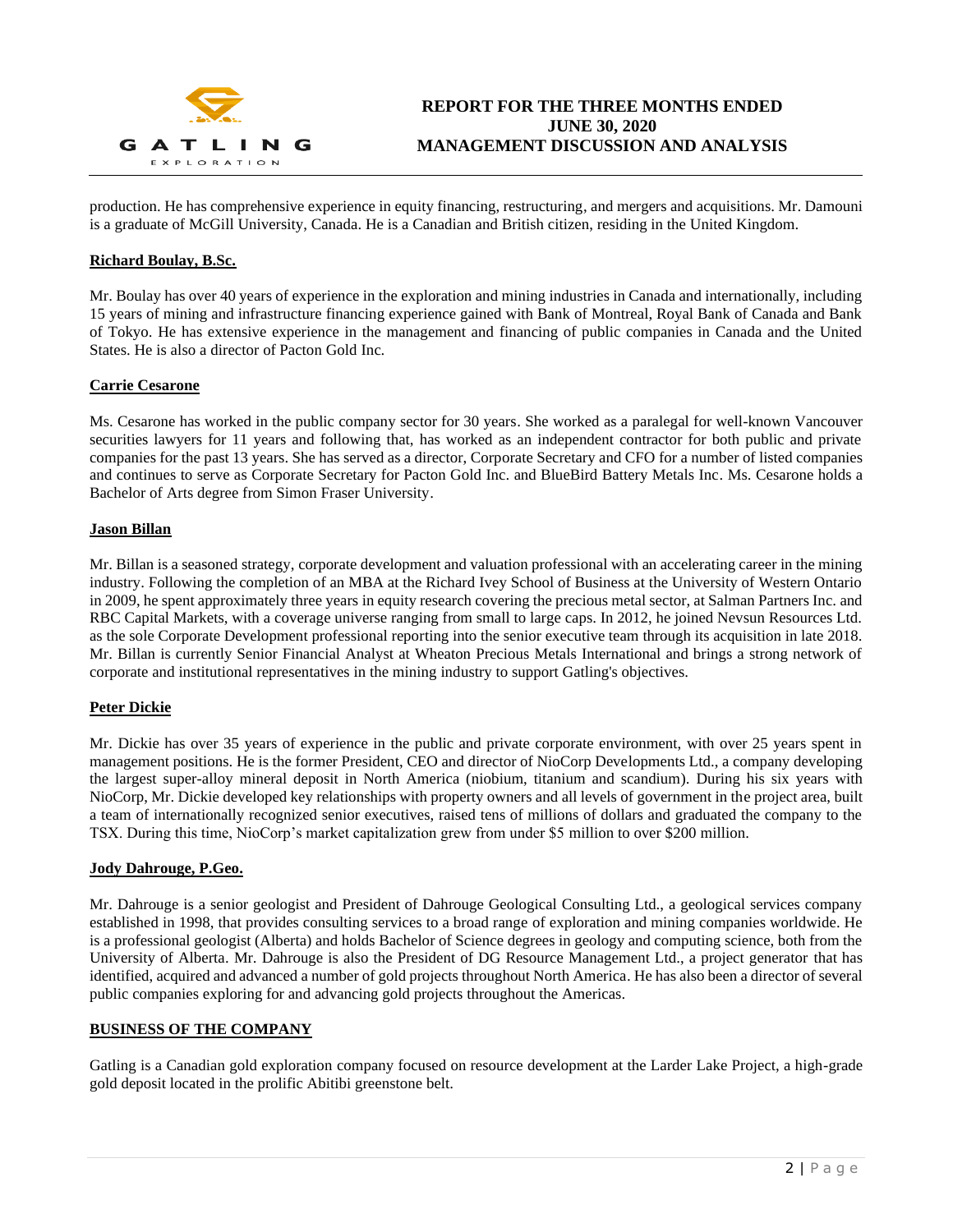

# **REPORT FOR THE THREE MONTHS ENDED JUNE 30, 2020 MANAGEMENT DISCUSSION AND ANALYSIS**

In early March 2020, there was a global outbreak of coronavirus (COVID-19) that has resulted in changes in global supply and demand of certain mineral and energy products. These changes, including a potential economic downturn and any potential resulting direct and indirect negative impact to the Company cannot be determined, but they could have a prospective material impact to the Company's project exploration activities, cash flows and liquidity.

The Company's corporate offices were closed in March 2020 as a precaution. Safety protocols have been implemented, and the corporate offices have only re-opened in a limited capacity as of the date of this MD&A. The Company also reduced its exploration activity from March 2020 until August 2020. The Company continues to monitor the situation and will follow any further guidance from provincial and federal governments. To date, the Company has not applied for any assistance related to COVID-19 from the provincial or federal governments.

The exploration program that resumed in August 2020 includes drilling on the Company's Larder Lake Project. The 13,000 metre ("m"), multi-phase program will target all three high-grade deposits along the 4.5-kilometre ("km") trend, as well as following up at the Kir Vit prospect, where the Company's first program hit mineralization in 13 out of 16 holes and discovered two new gold trends.



# **GATLING EXPLORATION PROJECT – LARDER LAKE, ONTARIO**

The Larder Lake Project is located in northern Ontario, 35 km east of Kirkland Lake and 6 km west of Virginiatown. The property hosts the Bear, Cheminis and Fernland gold deposits that extend along 10 km of the Cadillac-Larder break between Kirkland Lake and Virginiatown. It is positioned 7 km west of the Kerr Addison Mine, which produced 11 million ounces of gold. All parts of the Larder Lake Property are accessible by truck or all-terrain vehicle on non-serviced roads and trails.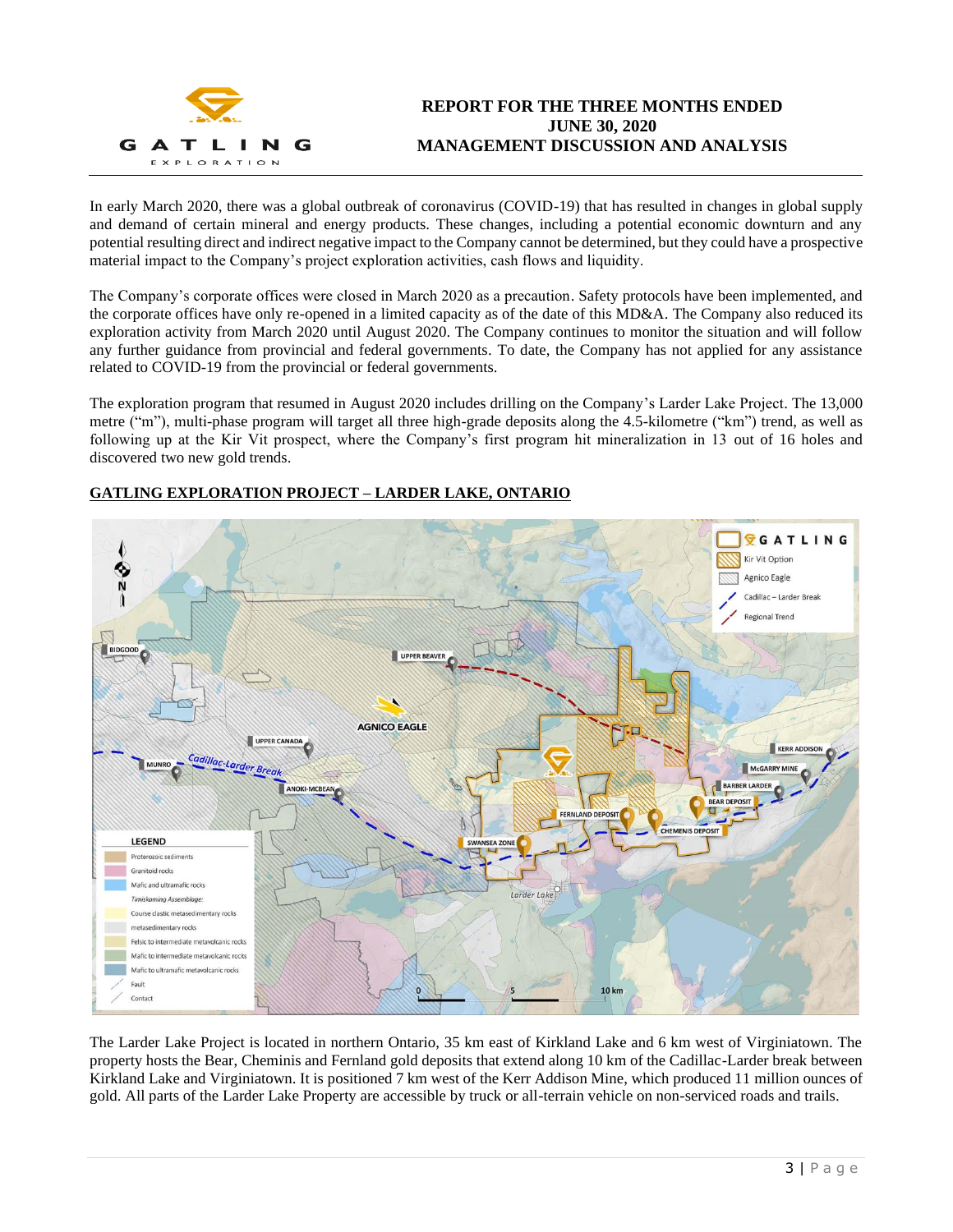

On September 24, 2018, as part of a plan of arrangement, the Company received a 100% interest in the Larder Lake Project. A portion of the project includes a 1.5% net smelter return royalty ("NSR"), of which 1% may be repurchased, at any time, by the Company for \$750,000.

The plan of arrangement was deemed to be a purchase of an asset. As such, IFRS 2 *Share-based Payments* was used to determine fair value of the assets acquired. As the fair value of the assets given up to acquire the assets was more readily available, the Company valued the acquisition using the fair value of shares issued of \$0.28 per share. On September 24, 2018, the fair value of the assets acquired and liabilities assumed were as follows:

|                                                                                     |   | Amount      |
|-------------------------------------------------------------------------------------|---|-------------|
| Consideration provided (fair value of 33,426,512 common shares at \$0.28 per share) | S | 9,359,423   |
| Allocated to net assets acquired:                                                   |   |             |
| Cash transferred to Company                                                         |   | (7,000,000) |
| Fair value of Larder Lake Project acquired                                          |   | (2,359,423) |
|                                                                                     |   | ٠           |

Fair value of \$2,359,423 was allocated to the project and expensed for the period as exploration and evaluation costs.

On April 1, 2019, the Company entered into an assignment and assumption agreement to acquire the Kir Vit claim package in Ontario. Under the terms of the agreement, the Company took assignment of a January 2017 underlying agreement between the vendor and certain parties that originally staked the claims comprising Kir Vit (the "stakers"). In consideration of the assignment, the Company issued 1,750,000 common shares to the vendor.

On July 9, 2019, the Company exercised the option in the underlying agreement and paid \$250,000 to the stakers. Pursuant to the terms of the assignment and assumption agreement, the vendor was granted a 0.5% NSR. The stakers retain a 2% NSR, of which the Company may repurchase one-half (1%) for \$1,000,000. If the Company announces a production decision, a \$4,000,000 payment is due to the vendor and a \$250,000 payment is due to the stakers.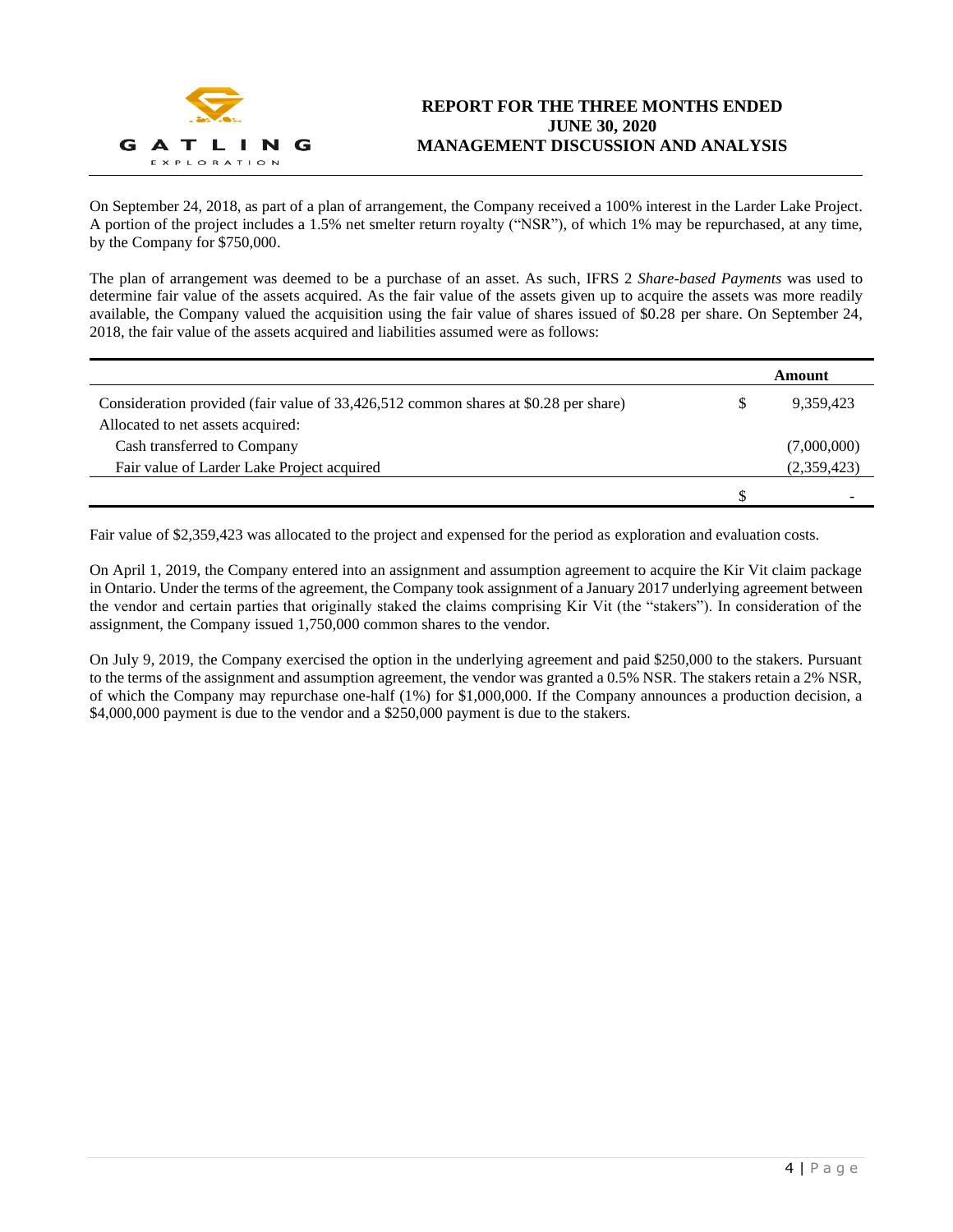

Summaries of exploration and evaluation expenditures for the three months ended June 30, 2020 and year ended March 31, 2020 are as follows:

| Three Months Ended June 30, 2020                     | <b>Larder Lake</b><br>Project |                               |
|------------------------------------------------------|-------------------------------|-------------------------------|
| <b>Acquisition Costs</b>                             |                               |                               |
| Claim costs                                          | \$                            | 7,185                         |
| <b>Total Acquisition Costs</b>                       |                               | 7,185                         |
| <b>Property Exploration Costs</b>                    |                               |                               |
| Assays and geochemistry                              |                               | 65,410                        |
| Camp and other costs                                 |                               | 37,470                        |
| Depreciation                                         |                               | 888                           |
| Drilling                                             |                               | 83,563                        |
| Geological                                           |                               | 137,701                       |
| Geophysics                                           |                               | 3,394                         |
| Travel and transport                                 |                               | 44                            |
| <b>Total Exploration Costs</b>                       |                               | 328,470                       |
| <b>Total Exploration and Evaluation Expenditures</b> | \$                            | 335,655                       |
|                                                      |                               |                               |
| Year Ended March 31, 2020                            |                               | <b>Larder Lake</b><br>Project |
| <b>Acquisition Costs</b>                             |                               |                               |
| Fair value of Larder Lake Project acquired           | \$                            | 845,000                       |
| Claim costs                                          |                               | 101,022                       |
| <b>Total Acquisition Costs</b>                       |                               | 946,022                       |
| <b>Property Exploration Costs</b>                    |                               |                               |
| Assays and geochemistry                              |                               | 812,462                       |
| Camp and other costs                                 |                               | 430,497                       |
| Depreciation                                         |                               | 6,216                         |
| Drilling                                             |                               | 4,302,870                     |
| Geochemical                                          |                               | 3,205                         |
| Geological                                           |                               | 703,850                       |
| Geophysics                                           |                               | 64,208                        |
| Travel and transport                                 |                               | 79,754                        |
| <b>Total Exploration Costs</b>                       |                               | 6,403,062                     |
| <b>Total Exploration and Evaluation Expenditures</b> | \$                            | 7,349,084                     |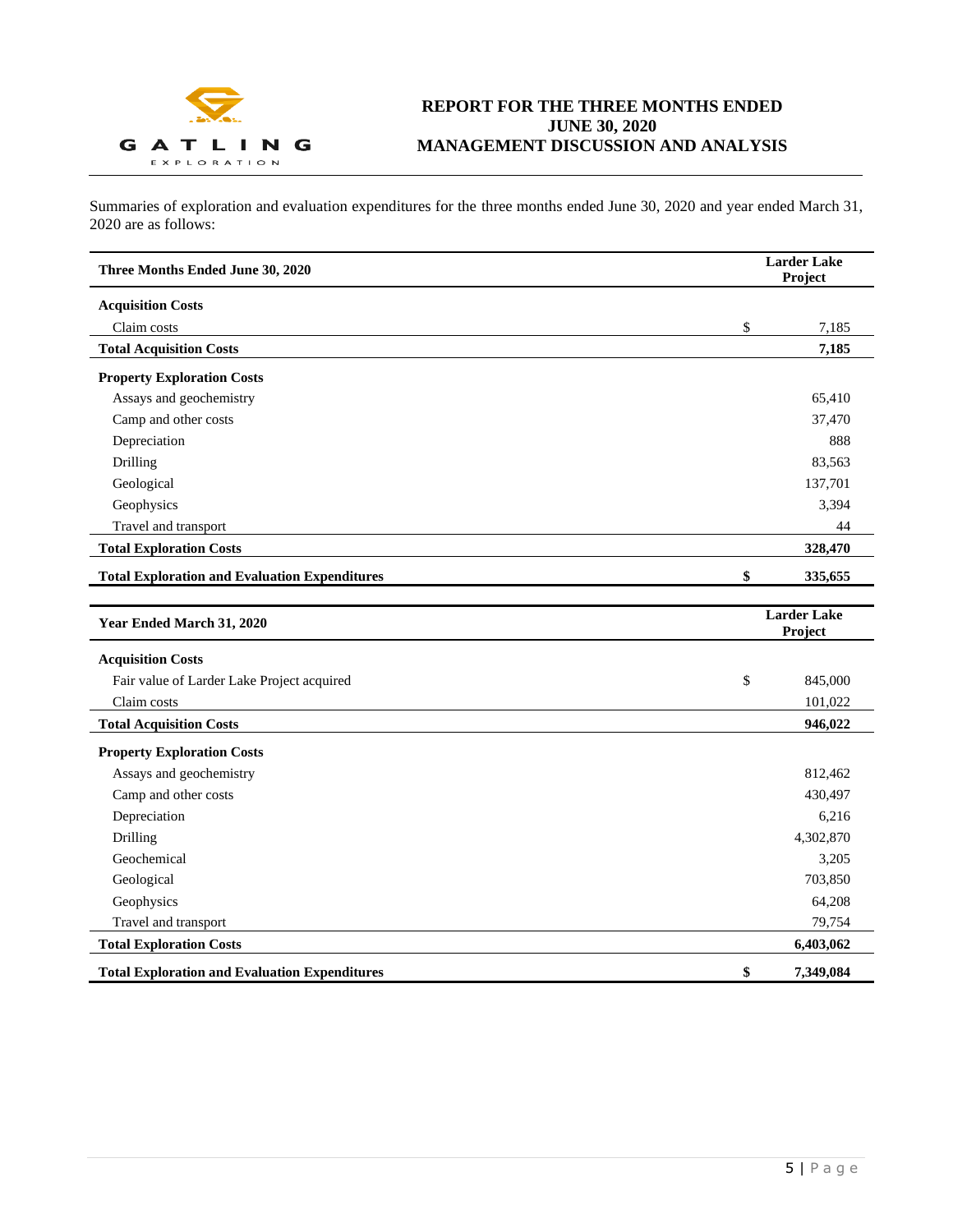

# **REPORT FOR THE THREE MONTHS ENDED JUNE 30, 2020 MANAGEMENT DISCUSSION AND ANALYSIS**

During 2019, the Company commenced a 35,000 m diamond drill program at the Larder Lake Project. On April 25, 2019, the Company announced drill results on its first three holes as follows:

| <b>Hole ID</b>   | From $(m)$ | To (m) | Length $(m)$ | Au $(g/t)$ | Zone                                  |
|------------------|------------|--------|--------------|------------|---------------------------------------|
| GTR-19-001A      | 815.0      | 820.0  | 5.0          | 1.0        | North Carbonate Gold Zone<br>("NCGZ") |
| Including        | 816.0      | 817.0  | 1.0          | 1.9        | <b>NCGZ</b>                           |
| and Including    | 818.0      | 819.0  | 1.0          | $1.4\,$    | <b>NCGZ</b>                           |
|                  | 890.0      | 891.0  | 1.0          | 3.4        | <b>Ultramafics</b>                    |
|                  | 933.5      | 934.5  | 1.0          | 2.3        | <b>South Volcanics</b>                |
|                  |            |        |              |            |                                       |
| GTR-19-002       | 825.0      | 830.0  | 5.0          | 1.3        | NCGZ/Ultramafics                      |
| <b>Including</b> | 826.4      | 827.0  | 0.6          | 5.9        | NCGZ/Ultramafics                      |
|                  | 846.0      | 847.0  | 1.0          | 2.2        | Ultramafics                           |
|                  | 851.0      | 852.0  | 1.0          | 2.9        | Ultramafics                           |
|                  | 925.0      | 927.0  | 2.0          | 0.6        | <b>South Volcanics</b>                |
|                  |            |        |              |            |                                       |
| GTR-19-003       | 797.0      | 803.1  | 6.1          | 20.7       | NCGZ/Graphitic Zone                   |
|                  | 808.0      | 815.0  | 7.8          | 6.6        | NCGZ/Graphitic Zone                   |
|                  | 821.0      | 822.0  | 1.0          | 3.2        | Ultramafics                           |
|                  | 967.2      | 968.8  | 1.6          | 1.9        | <b>South Volcanics</b>                |

On May 14, 2019, the Company announced drill results from its first wedge drill hole as follows:

| <b>Hole ID</b>     | From (m) | To(m) | Length $(m)$ | Au $(g/t)$ | Zone       |
|--------------------|----------|-------|--------------|------------|------------|
| <b>GTR-19-004W</b> | 782.0    | 790.0 | 8.0          | 10.8       | North      |
|                    | 919.0    | 920.0 | 0.1          | 1.2        | South Flow |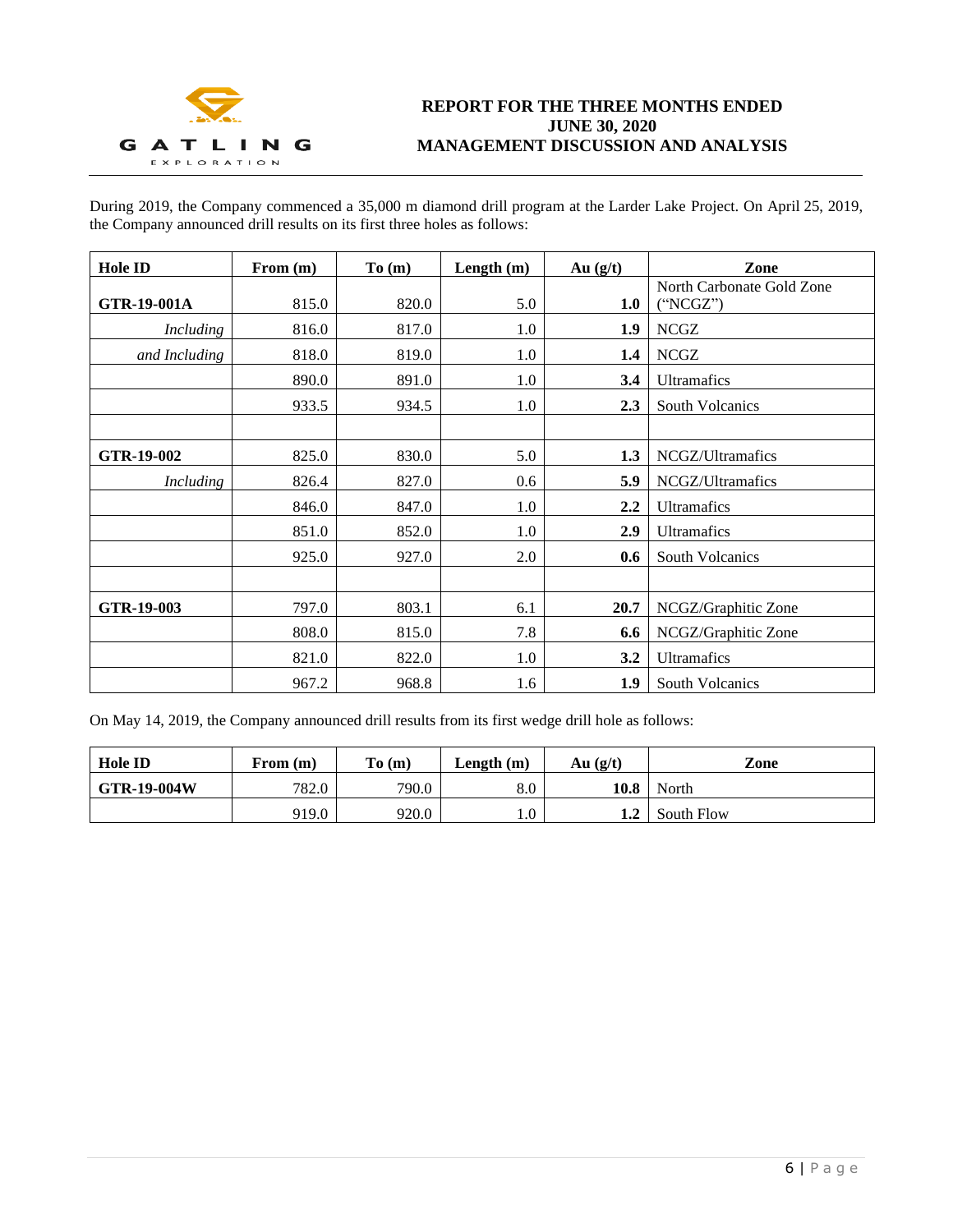

| <b>Hole ID</b>     | From $(m)$ | To(m) | Length $(m)$ | Au $(g/t)$ | Zone                      |
|--------------------|------------|-------|--------------|------------|---------------------------|
| GTR-19-005W2       | 788.0      | 793.0 | 5.0          | 12.7       | North                     |
|                    | 810.1      | 815.0 | 4.9          | 2.5        | <b>Ultramafics</b>        |
|                    | 917.0      | 918.0 | 1.0          | 1.0        | South Flow                |
|                    |            |       |              |            |                           |
| <b>GTR-19-006A</b> | 750.5      | 753.5 | 3.0          | 9.7        | North                     |
|                    | 770.6      | 772.0 | 1.4          | 1.3        | <b>Ultramafics</b>        |
|                    | 871.0      | 975.0 | 4.0          | 8.5        | <b>Altered South Flow</b> |
|                    | 879.0      | 882.0 | 3.0          | 1.2        | South Flow                |

On July 23, 2019, the Company announced drill results on the Bear deposit as follows:

On August 21, 2019, the Company announced drill results on the Cheminis deposit as follows:

| <b>Hole ID</b>    | From $(m)$ | To(m) | Length $(m)$ | Au $(g/t)$ | Zone              |
|-------------------|------------|-------|--------------|------------|-------------------|
| <b>GTR-19-008</b> | 24.5       | 29.0  | 4.5          | 1.0        | South Flow Zone C |
| Including         | 24.5       | 27.0  | 2.5          | 1.5        | South Flow Zone C |
| and Including     | 26.0       | 27.0  | 1.0          | 3.1        | South Flow Zone C |
|                   |            |       |              |            |                   |
| GTR-19-0010       | 43.0       | 48.0  | 5.0          | 12.3       | South Flow Zone A |
| Including         | 45.0       | 48.0  | 3.0          | 18.1       | South Flow Zone A |
|                   |            |       |              |            |                   |
| GTR-19-0011       | 24.0       | 25.0  | 1.0          | 1.0        | South Flow Zone A |
|                   | 51.0       | 53.0  | 2.0          | 1.3        | South Flow Zone A |
|                   | 142.0      | 143.0 | 1.0          | 1.6        | South Flow Zone A |

On September 6, 2019, the Company announced drill results from the Bear deposit as follows:

| <b>Hole ID</b> | From $(m)$ | To(m) | Length $(m)$ | Au $(g/t)$ | Zone       |
|----------------|------------|-------|--------------|------------|------------|
| GTR-19-009     | 811.0      | 816.0 | 5.0          | 10.6       | North      |
|                | 916.0      | 917.0 | $1.0\,$      | 1.2        | South Flow |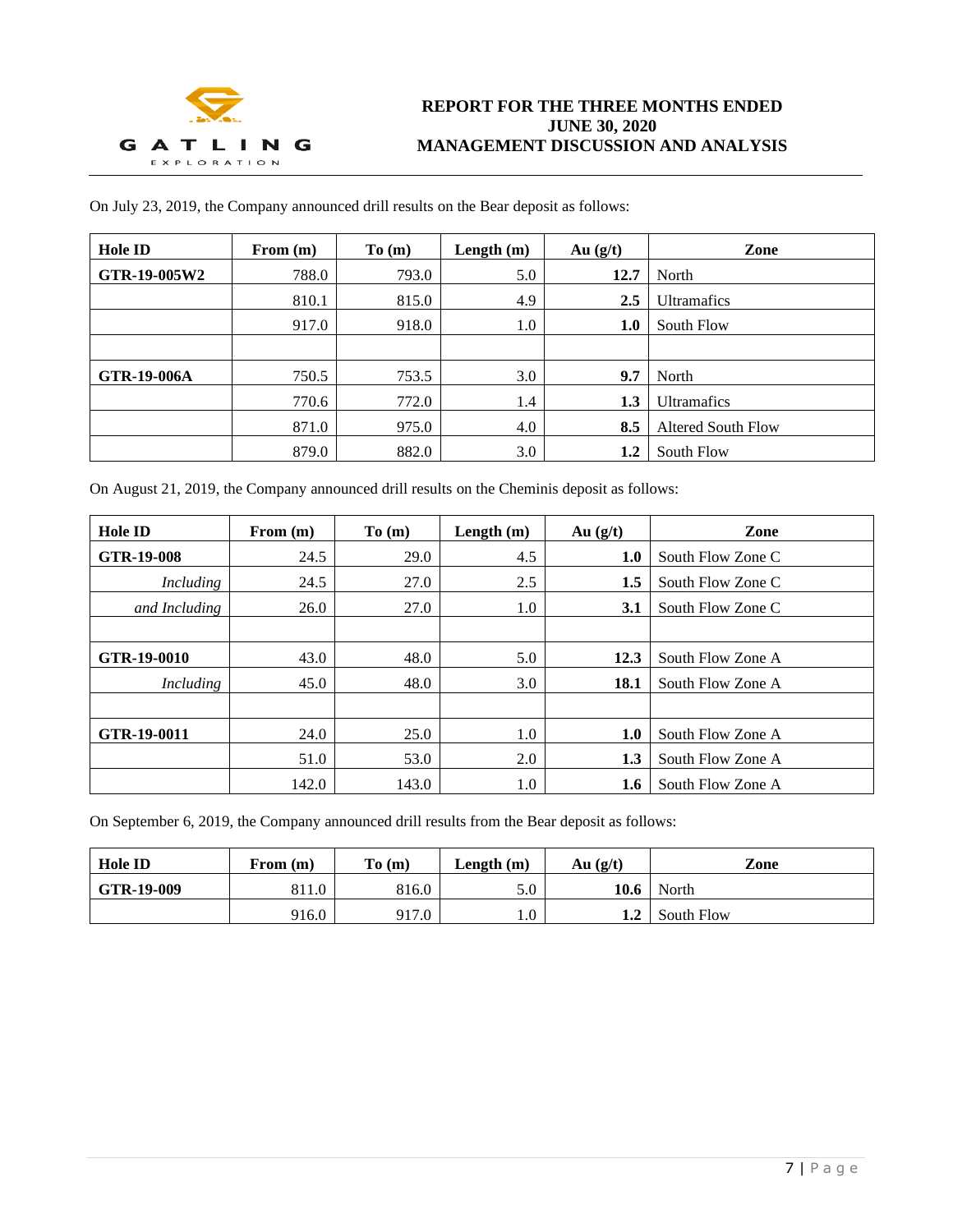

On October 15, 2019, the Company announced drill results from the Cheminis and Bear deposits as follows:

| <b>Hole ID</b> | From $(m)$ | To(m) | Length $(m)$ | Au $(g/t)$ | Zone       |
|----------------|------------|-------|--------------|------------|------------|
| GTR-19-017     | 910.0      | 946.8 | 36.8         | 1.5        | North      |
| Including      | 932.0      | 946.8 | 14.8         | 2.0        | North      |
|                | 989.0      | 999.0 | 10.0         | $1.0\,$    | South Flow |
| Including      | 995.0      | 999.0 | 4.0          | 1.8        | South Flow |

On October 30, 2019, the Company announced the completion of a Lidar survey that highlighted previously unrecognized structural trends and greatly improved outcrop detection. The new Lidar data will assist with further drill targeting in priority zones.

On November 7, 2019, the Company announced drill results between the Cheminis and Bear deposits as follows:

| <b>Hole ID</b>    | From $(m)$ | To(m)  | Length $(m)$ | Au $(g/t)$ | Zone                     |
|-------------------|------------|--------|--------------|------------|--------------------------|
| <b>GTR-19-018</b> | 954.0      | 955.5  | 1.5          | 1.9        | North-Ultramafic Contact |
|                   | 1192.0     | 1193.0 | $0.1\,$      | 4.0        | South Sediments          |
| GTR-19-019        | 750.0      | 752.0  | 2.0          | 4.6        | South Sediments          |
|                   | 839.2      | 861.0  | 21.8         | 1.2        | South Flow               |

On January 16, 2020, the Company announced drill results from the Bear deposit as follows:

| <b>Hole ID</b> | From $(m)$ | To(m) | Length $(m)$ | Au $(g/t)$ | Zone |
|----------------|------------|-------|--------------|------------|------|
| GTR-19-022     | 193.0      | 195.0 | 2.0          | 8.3        | N/A  |
|                | 327.0      | 330.0 | 3.0          | 5.1        | N/A  |
| GTR-19-023     | 264.0      | 269.0 | 5.0          | 11.2       | N/A  |
| GTR-19-025     | 177.0      | 178.0 | 1.0          | 2.5        | N/A  |
|                | 414.0      | 417.0 | 3.0          | 1.7        | N/A  |
| GTR-19-028     | 283.5      | 286.5 | 3.0          | 2.1        | N/A  |
| GTR-19-032     | 350.6      | 352.0 | 1.4          | 1.4        | N/A  |
|                | 358.0      | 359.0 | 1.0          | 1.2        | N/A  |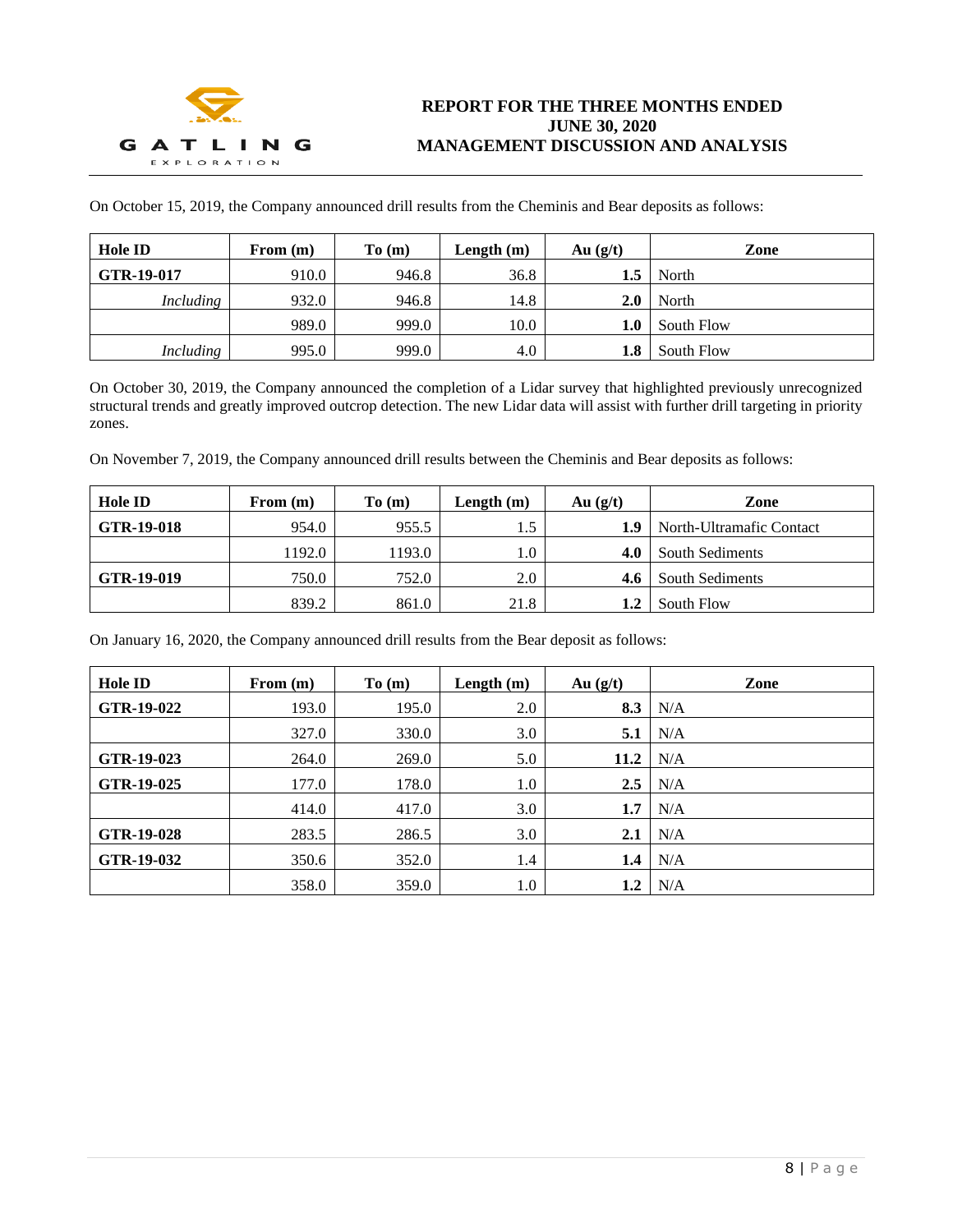

| <b>Hole ID</b> | From $(m)$ | To(m) | Length $(m)$ | Au $(g/t)$ | Zone  |
|----------------|------------|-------|--------------|------------|-------|
| GTR-19-024     | 81.0       | 85.0  | 4.0          | 11.9       | South |
| GTR-19-026     | 75.0       | 79.0  | 4.0          | 1.5        | South |
| GTR-19-027     | 72.0       | 81.0  | 9.0          | 3.5        | South |
| Including      | 72.0       | 77.0  | 5.0          | 5.4        | South |
| GTR-19-031     | 15.0       | 30.0  | 15.0         | 1.6        | South |
| GTR-19-033     | 67.0       | 78.0  | 11.0         | 1.9        | South |
| Including      | 71.0       | 75.0  | 4.0          | 3.1        | South |
| GTR-19-035     | 29.6       | 46.0  | 16.4         | 1.1        | South |
| GTR-19-037     | 120.0      | 122.0 | 2.0          | 2.5        | South |

On January 30, 2020, the Company announced drill results from the Fernland deposit as follows:

On February 12, 2020, the Company announced drill results from the Cheminis deposit as follows:

| <b>Hole ID</b> | From $(m)$ | To(m) | Length $(m)$ | Au $(g/t)$ | Zone           |
|----------------|------------|-------|--------------|------------|----------------|
| GTR-19-034     | 264.0      | 266.0 | 2.0          | 7.7        | North          |
| GTR-19-039A    | 97.3       | 137.0 | 39.7         | 2.5        | South Volcanic |
| Including      | 133.0      | 137.0 | 4.0          | 8.2        | South Volcanic |
| GTR-19-040     | 7.0        | 9.0   | 2.0          | 7.3        | South Volcanic |
|                | 29.7       | 51.0  | 21.3         | 1.7        | South Volcanic |
|                | 76.0       | 78.0  | 2.0          | 6.8        | South Volcanic |
|                | 117.1      | 120.0 | 2.9          | 4.9        | South Volcanic |
|                | 125.0      | 131.0 | 6.0          | 6.1        | Ultramafic     |
| Including      | 125.0      | 128.0 | 3.0          | 9.6        | Ultramafic     |
| GTR-19-041     | 22.0       | 23.0  | 1.0          | 8.1        | Ultramafic     |
|                | 124.0      | 151.0 | 27.0         | 1.4        | South Volcanic |
|                | 183.0      | 201.0 | 18.0         | 1.6        | South Volcanic |
| Including      | 197.0      | 201.0 | 4.0          | 3.8        | South Volcanic |

Hole GTR-19-034 has intersected a new area of mineralization near the existing mine infrastructure – newly named the "North Zone" – which indicates a secondary gold-bearing quartz vein system at the Cheminis zone.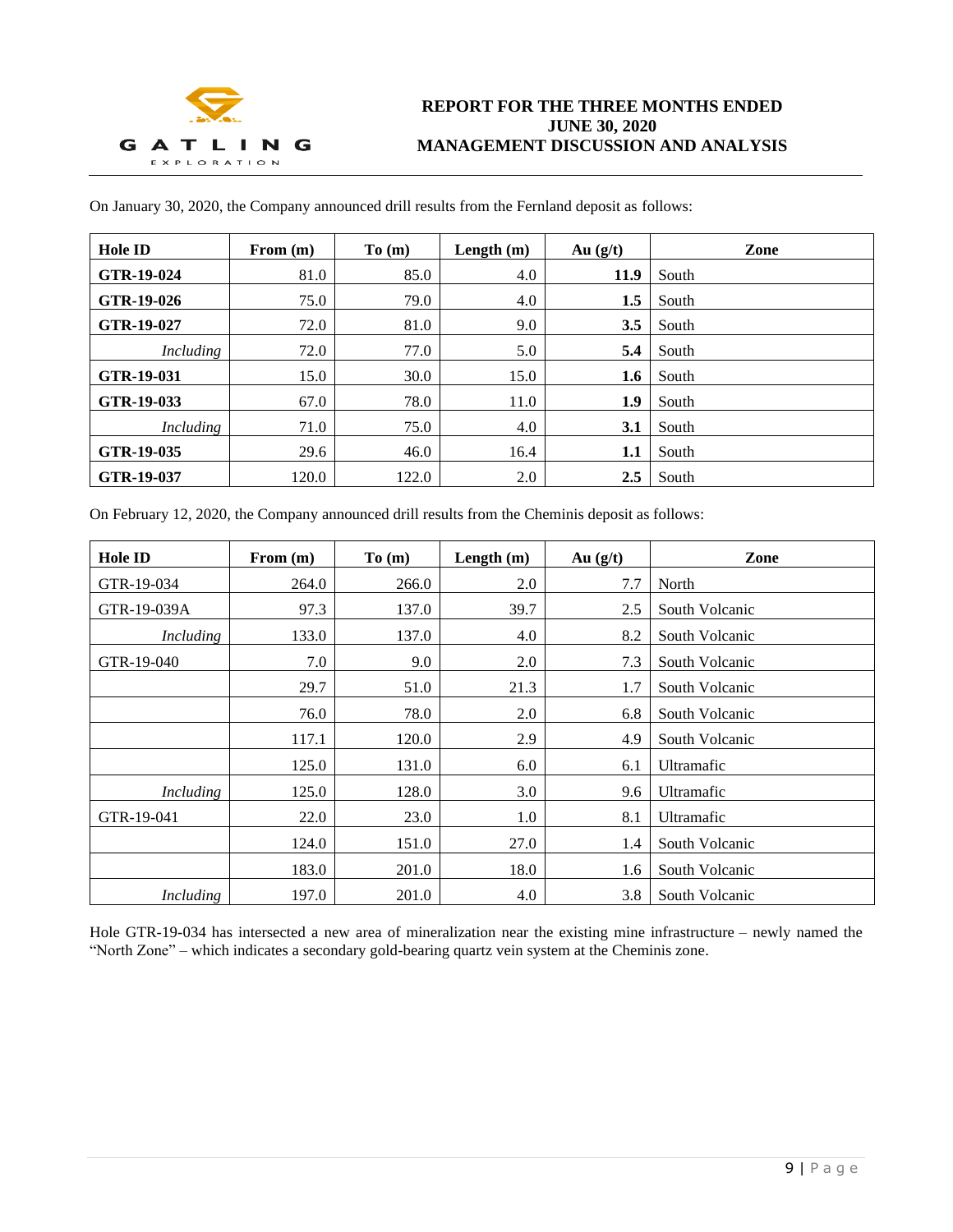

| On March 2, 2020, the Company announced drill results from the Kir Vit prospect as follows: |  |  |
|---------------------------------------------------------------------------------------------|--|--|
|---------------------------------------------------------------------------------------------|--|--|

| <b>Hole ID</b>   | From $(m)$ | To(m) | Length $(m)$ | Au $(g/t)$ | Lithology                                         |
|------------------|------------|-------|--------------|------------|---------------------------------------------------|
| KV-19-01         | 99.0       | 100.5 | 1.5          | 1.2        | Altered Syenite                                   |
|                  | 141.0      | 144.0 | 3.0          | 5.9        | Alteration Zone - Contact of<br>Volcanics-Syenite |
| Including        | 142.5      | 144.0 | 1.5          | 8.8        | Alteration Zone - Contact of<br>Volcanics-Syenite |
|                  | 162.0      | 163.5 | 1.5          | 1.8        | <b>Altered Volcanics</b>                          |
| KV-19-02         | 314.0      | 315.0 | $1.0\,$      | 1.2        | Altered Syenite                                   |
| KV-19-03         | 180.0      | 181.0 | $1.0\,$      | 1.1        | Mafic Volcanics                                   |
| KV-19-04         | 227.0      | 229.0 | 2.0          | 1.2        | Altered Syenite                                   |
|                  | 404.0      | 405.0 | 1.0          | 1.1        | <b>Mafic Volcanics</b>                            |
| KV-19-05         | 242.0      | 245.0 | 3.0          | 1.3        | <b>Altered Volcanics</b>                          |
| KV-19-06         | 91.0       | 92.0  | 1.0          | 1.1        | <b>Mafic Volcanics</b>                            |
| KV-19-08         | 43.0       | 44.0  | 1.0          | 1.2        | Conglomerate                                      |
|                  | 103.0      | 104.0 | 1.0          | 1.4        | Conglomerate                                      |
| KV-19-09         | 59.0       | 60.0  | $1.0\,$      | 1.9        | Conglomerate                                      |
| KV-19-12         | 167.0      | 168.0 | 1.0          | 1.7        | <b>Altered Volcanics</b>                          |
| KV-19-13         | 220.0      | 221.0 | $1.0\,$      | 4.2        | <b>Altered Volcanics</b>                          |
| KV-19-14         | 10.0       | 19.0  | 9.0          | 1.1        | Altered Syenite                                   |
| <b>Including</b> | 26.0       | 29.0  | 3.0          | 1.1        | <b>Altered Volcanics</b>                          |
| <b>Including</b> | 32.0       | 34.7  | 2.7          | 1.3        | <b>Altered Syenite</b>                            |
|                  | 49.0       | 53.0  | 4.0          | 1.0        | <b>Altered Volcanics</b>                          |
| <b>Including</b> | 51.0       | 52.0  | 1.0          | 3.6        | <b>Altered Volcanics</b>                          |
|                  | 108.0      | 109.0 | 1.0          | 1.4        | <b>Mafic Volcanics</b>                            |
|                  | 149.0      | 150.0 | $1.0\,$      | 1.0        | <b>Mafic Volcanics</b>                            |
|                  | 220.0      | 225.0 | 5.0          | 2.5        | <b>Brecciated Volcanics</b>                       |
| <b>Including</b> | 223.0      | 225.0 | 5.0          | 2.5        | <b>Brecciated Volcanics</b>                       |
| KV-19-15         | 71.0       | 72.0  | 1.0          | 1.6        | Altered Ayenite                                   |
| KV-19-16         | 211.0      | 214.0 | 3.0          | 5.1        | Conglomerate                                      |
| <b>Including</b> | 211.0      | 213.0 | 2.0          | 6.5        | Conglomerate                                      |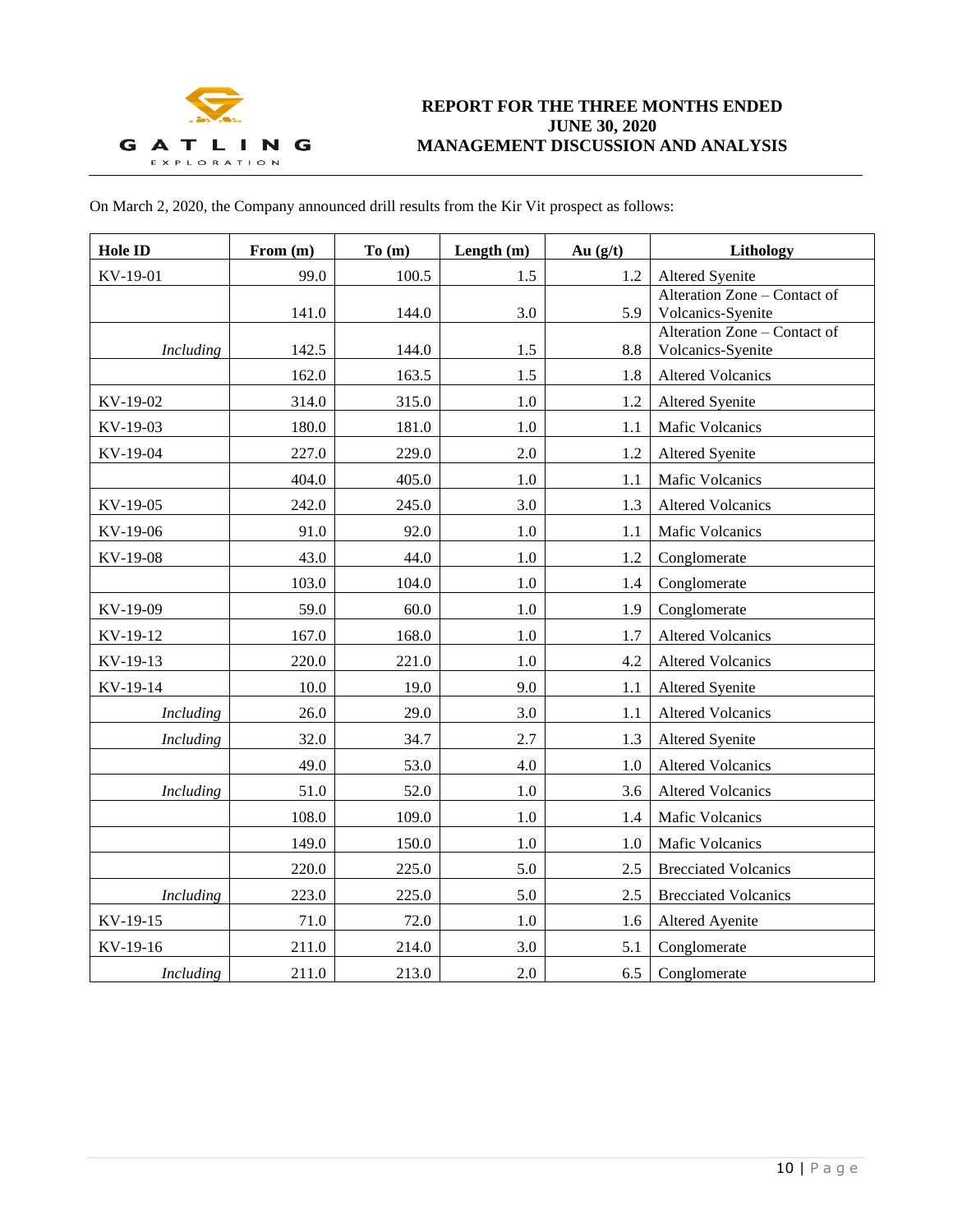

On June 3, 2020, the Company announced drill results on the Bear deposit as follows:

| <b>Hole ID</b> | From $(m)$ | To(m) | Length $(m)$ | Au $(g/t)$ | Zone                       |
|----------------|------------|-------|--------------|------------|----------------------------|
| GTR-20-049     | 447.0      | 449.8 | 2.8          | 2.0        | <b>South Volcanics</b>     |
| GTR-20-054     | 80.0       | 82.0  | 2.0          | 2.1        | <b>Ultramafics</b>         |
| GTR-20-057     | 193.5      | 195.0 | 1.5          | 8.4        | <b>Ultramafics</b>         |
|                | 99.0       | 102.0 | 3.0          | 85.1       | <b>North Volcanics</b>     |
| GTR-20-059     | 226.5      | 232.5 | 6.0          | 2.1        | <b>Ultramafics</b>         |
|                | 267.8      | 279.9 | 12.1         | 1.5        | <b>Quartz Flooded Zone</b> |

## **SELECTED QUARTERLY INFORMATION**

Results for the eight most recently completed quarters are summarized below.

| <b>For the Quarter Periods Ending</b> | <b>June 30,</b><br>2020 | March 31,<br>2020<br>\$ | December 31,<br>2019 | September 30,<br>2019 |
|---------------------------------------|-------------------------|-------------------------|----------------------|-----------------------|
| Total revenue                         | Nil                     | Nil                     | N <sub>il</sub>      | Nil                   |
| Loss for the period                   | (700, 176)              | (2,085,816)             | (3,197,519)          | (2,807,555)           |
| Basic and diluted loss per share      | (0.01)                  | (0.04)                  | (0.07)               | (0.06)                |
| Total assets                          | 651,785                 | 929,089                 | 2,094,848            | 5,214,482             |
| Total non-current liabilities         | 211.298                 | 251,567                 | 290,651              | 328,586               |
| Dividends                             | Nil                     | Nil                     | Nil                  | Nil                   |

| <b>For the Quarter Periods Ending</b> | <b>June 30,</b><br>2019 | March 31,<br>2019 | December 31,<br>2018 | September 30,<br>2018 |
|---------------------------------------|-------------------------|-------------------|----------------------|-----------------------|
| Total revenue                         | Nil                     | Nil               | Nil                  | Nil                   |
| Loss for the period                   | (1,822,074)             | (1,504,101)       | (1,539,607)          | (2,425,078)           |
| Basic and diluted loss per share      | (0.04)                  | (0.03)            | (0.04)               | (0.48)                |
| Total assets                          | 7,982,622               | 8,652,505         | 9,855,845            | 6,967,097             |
| Total non-current liabilities         | 363.939                 | Nil               | Nil                  | Nil                   |
| Dividends                             | Nil                     | Nil               | Nil                  | Nil                   |

# **OPERATIONS**

During the three months ended June 30, 2020, the Company reported a net loss of \$700,176 (2019 - \$1,822,074). Expenses for the three months ended June 30, 2020 were as follows:

- Consulting fees of \$150,000 (2019 \$133,418) increased due to an increase in the use of consultants in the current period;
- Depreciation of \$42,734 (2019 \$38,542) related to depreciation of computer equipment, equipment and leasehold improvements, as well as the Company's right-of-use ("ROU") asset, increased as a result of additions subsequent to June 30, 2019, which are being depreciated in the current period;
- Exploration and evaluation expenditures decreased to \$335,655 (2019 \$1,474,108) due to less exploration activity during the current period;
- Lease interest accretion decreased to \$11,138 (2019 \$15,009) due to lower accretion on the lease obligation for the Company's office lease, which decreases over the period of the lease;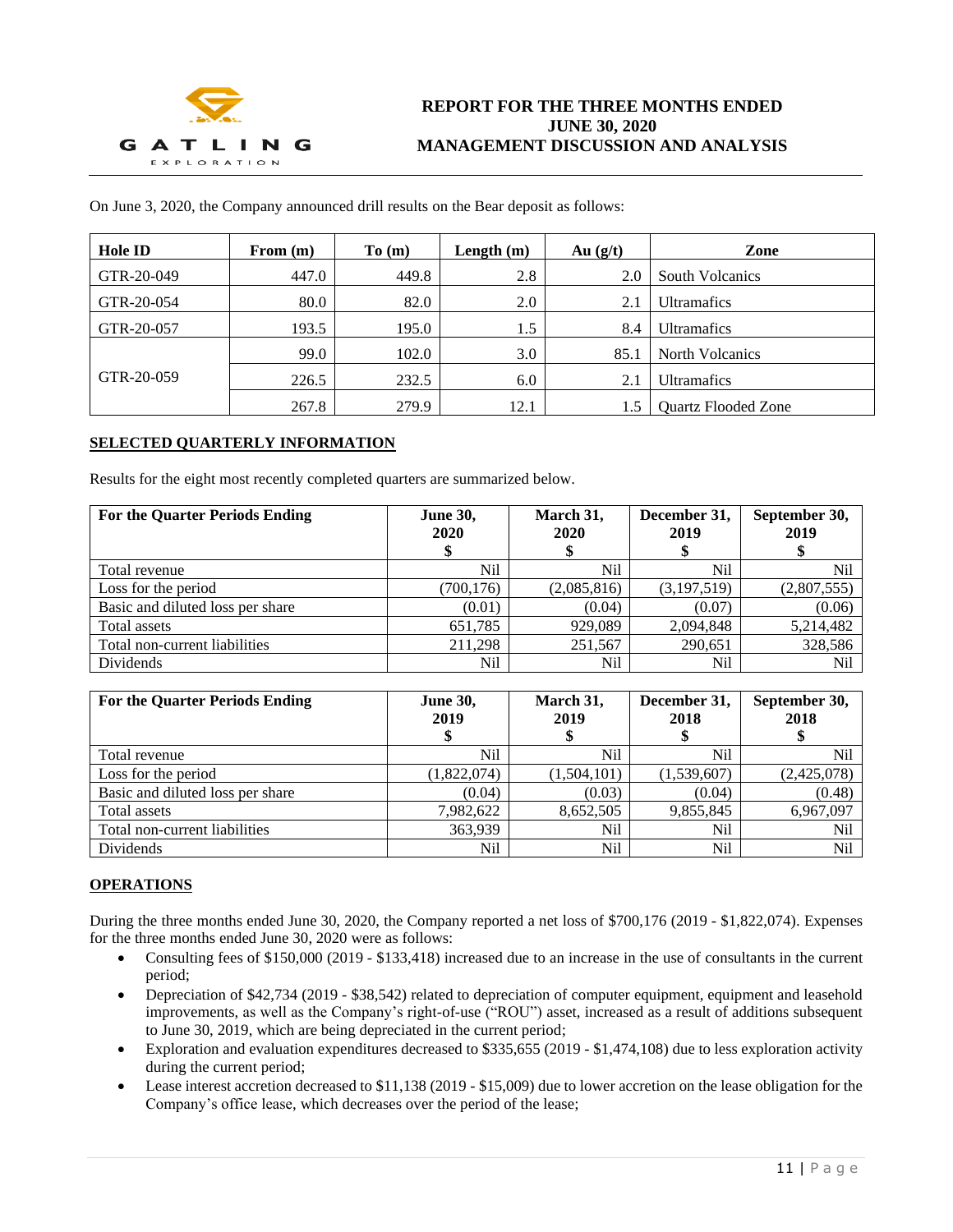

# **REPORT FOR THE THREE MONTHS ENDED JUNE 30, 2020 MANAGEMENT DISCUSSION AND ANALYSIS**

- Management fees of \$45,000 (2019 \$45,000) were comparable to the comparative period;
- Office and general of \$25,246 (2019 \$48,909) decreased due to less activity in the current period;
- Professional fees decreased to \$36,165 (2019 \$52,259) due to higher legal fees in the prior period;
- Rent recovery of \$10,871 (2019 rent expense of \$4,129) is as a result of an increase in rental recoveries from sharing office space and a high proportion of office rental costs being capitalized as a ROU asset;
- Shareholder communications and investor relations increased to \$58,646 (2019 \$36,355) due to timing of expenditures;
- Transfer agent and filing fees of \$1,553 (2019 \$7,148) decreased from the comparative period due to lower corporate activity during the current period;
- Travel of \$2,315 (2019 \$112,761) related to conferences and to the Company's exploration sites, which decreased due to a significant reduction in travel due to a global pandemic;
- Other income of  $\sin(2019 \frac{118,046}{6})$  relates to the reduction of other liability (which reflects the premium paid by investors on the Company's October 2018 flow-through share grant) upon completion of qualifying exploration expenditures by the Company; and
- Interest income of \$nil (2019 \$27,568) decreased, as term deposits were redeemed near the end of fiscal 2020.

# **LIQUIDITY AND CAPITAL RESOURCES**

The Company's cash and cash equivalents at June 30, 2020 was \$14,374 (March 31, 2020 - \$23,813). The working capital deficit was \$1,921,582 at June 30, 2020 (March 31, 2020 - \$1,224,759).

At June 30, 2020, the Company did not have any remaining commitment to incur exploration expenditures in relation to its November 2018 flow-through share financings (March 31, 2020 - \$nil).

On July 20, 2020, the Company closed a private placement for total gross proceeds of \$3,790,000. The Company issued 4,050,000 flow-through common shares of the Company at a price of \$0.30 per flow-through common share for gross proceeds of \$1,215,000 and 10,300,000 common shares of the Company at a price of \$0.25 per common share for gross proceeds of \$2,575,000.

The Company will need to obtain additional financing during the year to end March 31, 2021 in order to continue exploration activity and for general working capital purposes.

# **COMMITMENTS**

The Company has entered into agreements with officers and directors that include termination and change of control clauses. In the case of termination without cause, the officers and directors are entitled to an amount equal to a multiple (ranging from one to two times) the annual base fee payable. In the case of a change of control, the officers and directors are entitled to an amount equal to a multiple (ranging from one to three times) the sum of the annual base fee and minimum incentive fee payable. As at June 30, 2020, the total annual base fee of the officers and directors under the agreements is \$540,000 and the total annual minimum incentive fee is \$60,000.

The Company has entered into an office sublease agreement that commenced March 1, 2019 and expires August 30, 2022 with basic rent per fiscal year approximately as follows:

| Fiscal 2021 | \$<br>140,000 |
|-------------|---------------|
| Fiscal 2022 | 190,000       |
| Fiscal 2023 | 80,000        |
|             | \$<br>410,000 |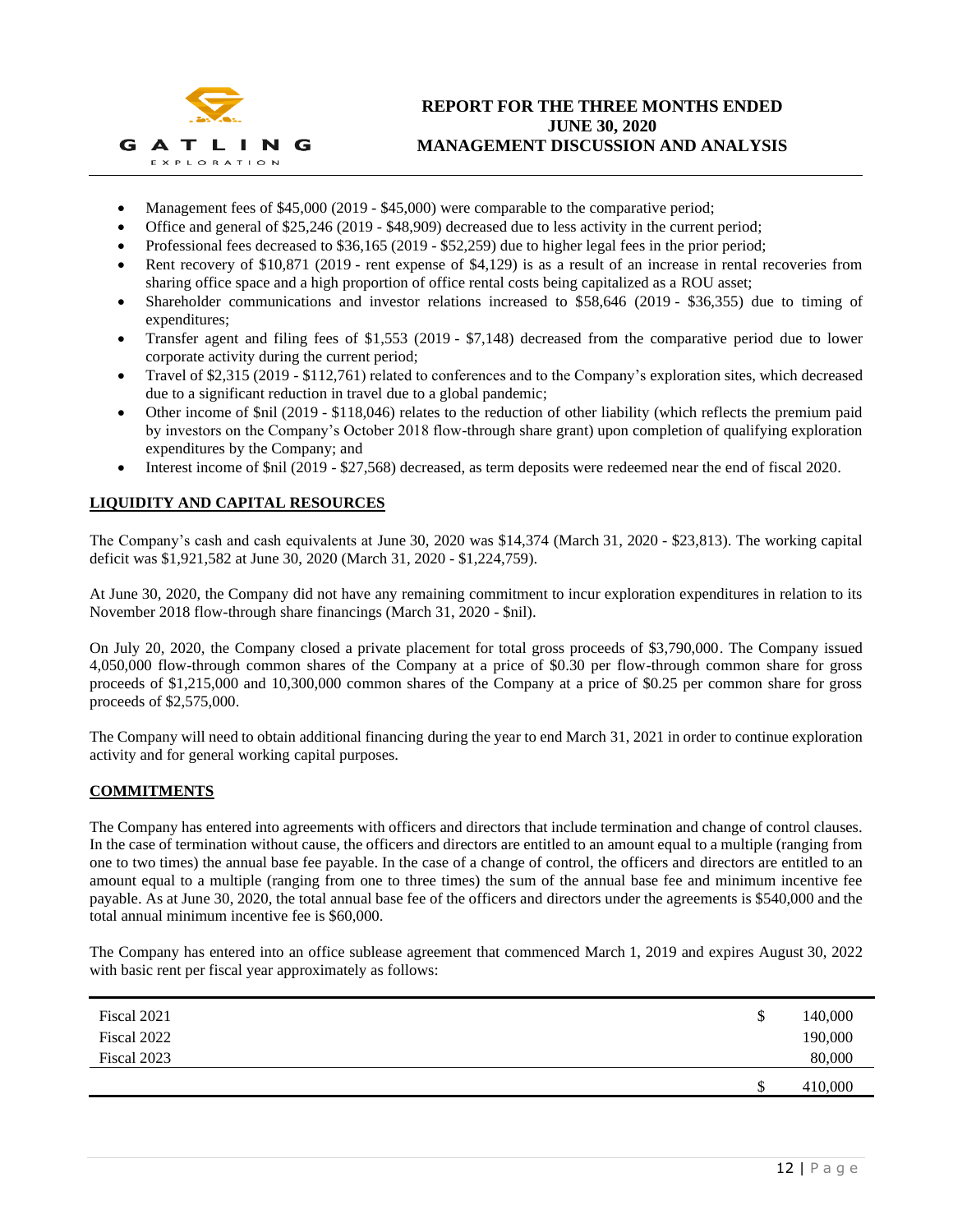

# **TRANSACTIONS WITH RELATED PARTIES**

These amounts of key management compensation are included in the amounts shown on the condensed interim statements of comprehensive loss:

|                                                                      | <b>Three Months</b><br>Ended<br><b>Ended</b><br><b>June 30, 2020</b> |  | <b>Three Months</b><br><b>June 30, 2019</b> |
|----------------------------------------------------------------------|----------------------------------------------------------------------|--|---------------------------------------------|
| Short-term compensation (consulting fees, exploration and evaluation |                                                                      |  |                                             |
| expenditures, management fees and professional fees)                 | 195,000                                                              |  | 165.000                                     |

During the three months ended June 30, 2020, short-term compensation to related parties consisted of:

- \$45,000 (2019 \$45,000) in management fees paid to the CEO;
- \$45,000 (2019 \$45,000) in exploration and evaluation expenditures and management fees paid to the COO;
- \$22,500 (2019 \$22,500) in professional fees paid to the CFO;
- $$22,500 (2019 $22,500)$  in consulting fees paid to a director;
- \$30,000 (2019 \$30,000) in exploration and evaluation expenditures paid to the VP Exploration; and
- \$30,000 (2019 \$nil) in consulting fees to the Chairman.

Transactions with related parties are included in the amounts shown on the statements of comprehensive loss as follows:

|                                                                         | <b>Three Months</b><br>Three months<br><b>Ended</b><br><b>Ended</b><br>June 30, 2019<br><b>June 30, 2020</b> |   |        |
|-------------------------------------------------------------------------|--------------------------------------------------------------------------------------------------------------|---|--------|
| Related company controlled by officer and director (consulting fees and |                                                                                                              |   |        |
| office and general)                                                     | 27,500                                                                                                       |   | 30,000 |
| Related companies with common officers and directors (rent recovery)    | 39,000                                                                                                       | S | 24,000 |

As at June 30, 2020, the Company had receivables of \$4,200 (March 31, 2020 - \$15,750) related to office rent recovery from companies with common officers and directors.

As at June 30, 2020, the Company had prepaid expenses of \$155 (March 31, 2020 - \$7,500) related to exploration expenses with a company controlled by a member of key management.

As at June 30, 2020, the Company had accounts payable of \$257,875 (March 31, 2020 - \$62,500) with companies controlled by officers and directors, \$11,615 (March 31, 2020 - \$10,575) related to shared office and administrative expenses with a company controlled by an officer and director and \$18,900 (March 31, 2020 - \$nil) related to prepaid office rent recovery from companies with common officers and directors. The balances owing are unsecured, non-interest-bearing and have no specific terms of repayment.

#### **EVENTS OCCURRING AFTER THE REPORTING DATE**

See **"Liquidity and Capital Resources"** for July 20, 2020 private placement.

On July 22, 2020, the Company granted 1,900,000 stock options exercisable at a price of \$0.34 per share for a period of three years to directors, officers and consultants.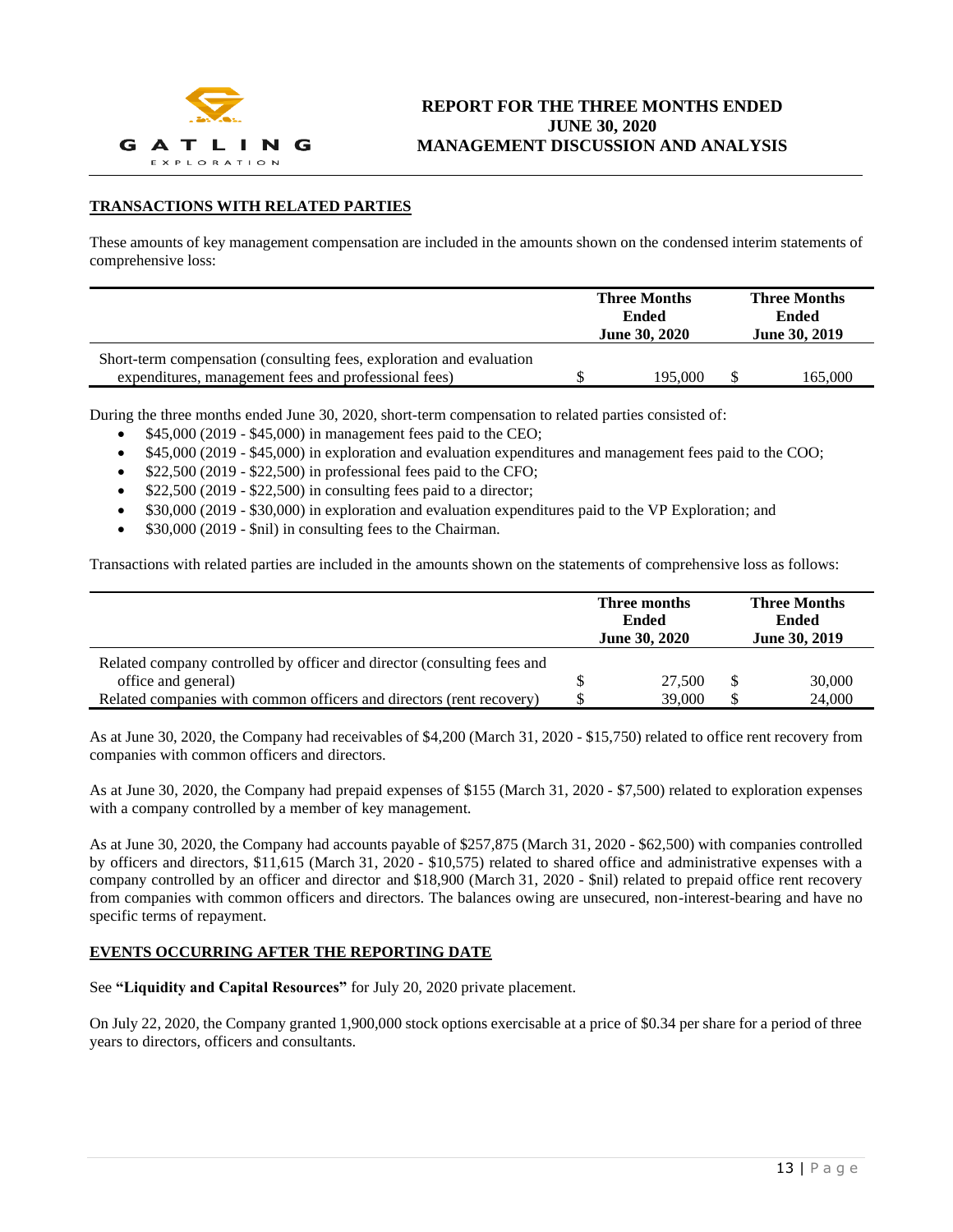

# **RISKS AND UNCERTAINTIES**

The Company, and the securities of the Company, should be considered a highly speculative investment. The following risk factors should be given special consideration when evaluating an investment in any of the Company's securities.

There are a number of outstanding securities and agreements pursuant to which common shares of the Company may be issued in the future. This will result in further dilution to the Company's shareholders.

The Company has a very limited history of operations, is in the early stage of development, and has received no revenues other than insignificant interest revenues following its transition to a mineral exploration and development company. As such, the Company is subject to many risks common to such enterprises. There can be no assurance that the Company will be able to obtain adequate financing in the future or, if available, that the terms of such financing will be favourable. The Company does not anticipate paying any dividends in the near future.

Although the Company has taken steps to verify the title to mineral properties in which it has acquired an interest, no assurance whatsoever can be given that the Company's interests may not be challenged by third parties. If challenged, and if the challenge is sustained, it will have an adverse effect on the business of the Company. Title to mineral properties may be subject to unregistered prior agreements or transfers and may also be affected by undetected defects or the rights of indigenous peoples.

Environmental legislation is becoming increasingly stringent and costs and expenses of regulatory compliance are increasing. The impact of new and future environmental legislation on the Company's operations may cause additional expenses and restrictions. If the restrictions adversely affect the scope of exploration and development on the mineral properties, the potential for production on the properties may be diminished or negated.

The exploration of mineral properties involves significant risks, which even experience, knowledge and careful evaluation may not be able to avoid. The price of metals has fluctuated widely, particularly in recent years, as it is affected by numerous factors that are beyond the Company's control, including international economic and political trends, expectations of inflation or deflation, currency exchange fluctuations, interest rate fluctuations, global or regional consumptive patterns, speculative activities and increased production due to new extraction methods. The effect of these factors on the price of metals, and therefore, the economic viability of the Company's interests in the mineral properties cannot be accurately predicted. Furthermore, changing conditions in the financial markets, and Canadian income tax legislation may have a direct impact on the Company's ability to raise funds for exploration expenditures. A drop in the availability of equity financings will likely impede spending. As a result of all these significant risks, it is quite possible that the Company may lose its investments in the Company's mineral property interests.

## **CAPITAL DISCLOSURES**

The Company's objectives when managing capital are to identify, pursue and complete the exploration and development of mineral properties, to maintain financial strength, to protect its ability to meet its ongoing liabilities, to continue as a going concern, to maintain creditworthiness and to maximize returns for shareholders over the long term. The Company does not have any externally imposed capital requirements to which it is subject. Capital of the Company comprises shareholders' equity.

The Company manages the capital structure and makes adjustments to it in light of changes in economic conditions and the risk characteristics of the underlying assets. To maintain or adjust the capital structure, the Company may attempt to issue new shares. The Company's investment policy is to invest its cash in financial instruments at high credit quality financial institutions with terms to maturity selected with regard to the expected timing of expenditures from continuing operations. The Company's overall strategy remains unchanged from the prior period.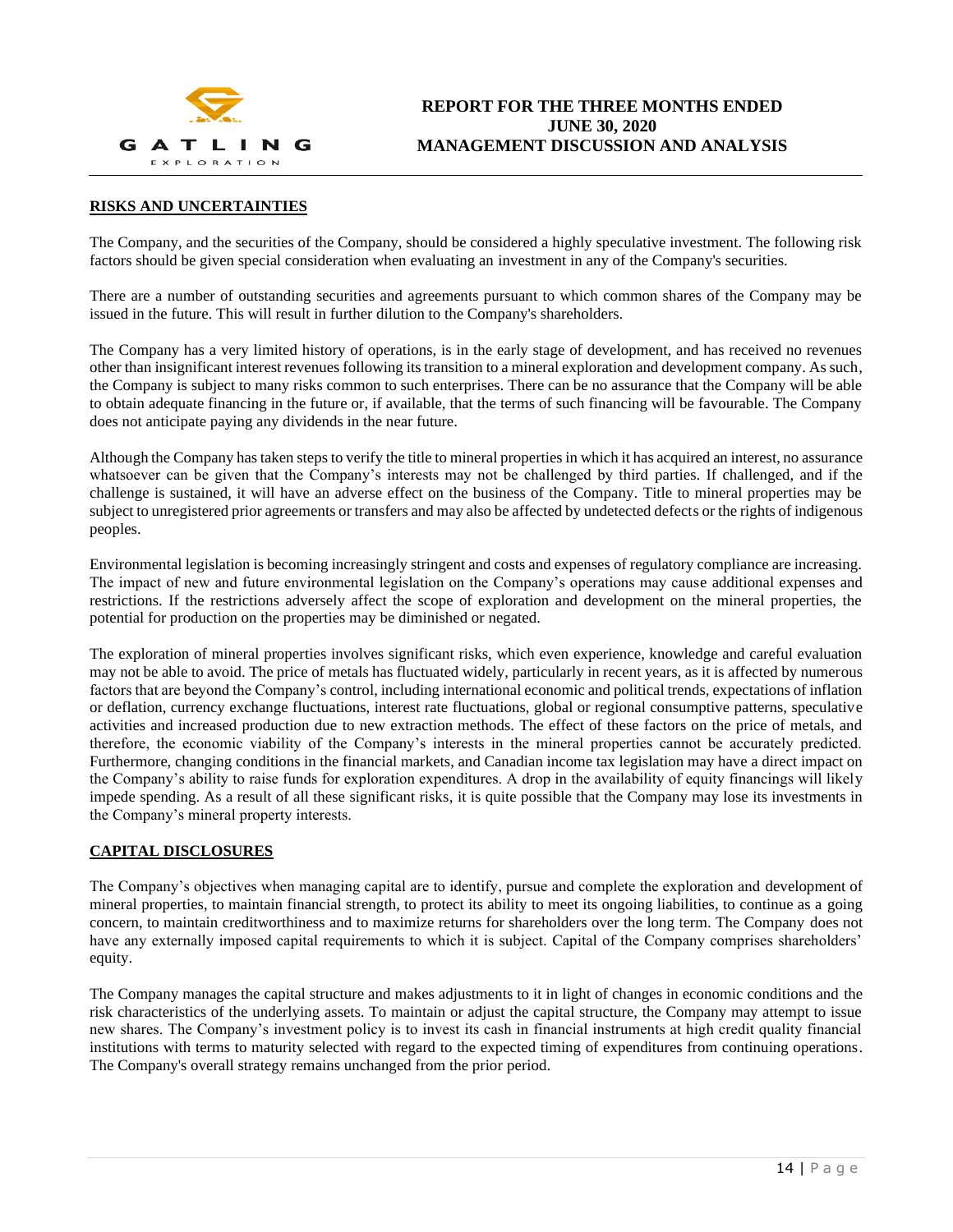

# **FINANCIAL INSTRUMENTS AND RISKS**

As at June 30, 2020, the Company's financial instruments consist of cash and cash equivalents, receivables, accounts payable and accrued liabilities, and lease obligation. The carrying values of these financial instruments approximate their fair values.

#### **Fair value**

The Company classifies its fair value measurements in accordance with an established hierarchy that prioritizes the inputs in valuation techniques used to measure fair value as follows:

- Level 1 Unadjusted quoted prices in active markets for identical assets or liabilities.
- Level 2 Inputs other than quoted prices that are observable for the asset or liability either directly or indirectly.
- Level 3 Inputs that are not based on observable market data.

The following table sets forth the Company's financial assets measured at fair value by level within the fair value hierarchy:

| <b>June 30, 2020</b>      | <b>Level 1</b> | Level 2                  | Level 3                  | <b>Total</b> |
|---------------------------|----------------|--------------------------|--------------------------|--------------|
| Cash and cash equivalents | 14.374         | S<br>-                   | $\overline{\phantom{a}}$ | 14.374       |
|                           |                |                          |                          |              |
| <b>March 31, 2020</b>     | <b>Level 1</b> | Level 2                  | Level 3                  | <b>Total</b> |
| Cash and cash equivalents | 23.813         | $\overline{\phantom{0}}$ | ۰<br>۰D.                 | 23.813       |

#### **Credit risk**

Credit risk is the risk that one party to a financial instrument will cause a financial loss for the other party by failing to discharge an obligation. The Company manages credit risk, in respect of cash and cash equivalents, by placing at major Canadian financial institutions. The Company has minimal credit risk. Of the receivables balance, \$58,113 (March 31, 2020 - \$178,964) is owing from the Canada Revenue Agency.

#### **Market risk**

Market risk is the risk that changes in market prices, such as foreign exchange rates and interest rates, will affect the Company's income or the value of its holdings of financial instruments. The objective of market risk management is to manage and control market risk exposures within acceptable parameters, while optimizing the return on capital.

*Currency risk* – The Company has no funds held in a foreign currency and only a small amount of its accounts payable and accrued liabilities is denominated in US dollars. A fluctuation in the exchanges rates between the Canadian and US dollars of 10% would result in a nominal change to the Company's accounts payable and accrued liabilities and foreign exchange gain or loss. The Company does not use any techniques to mitigate currency risk.

*Interest rate risk* – Interest rate risk is the risk that future cash flows will fluctuate as a result of changes in market interest rates. Interest earned on cash and cash equivalents is at nominal interest rates, and therefore, the Company does not consider interest rate risk to be significant. The Company has no interest-bearing financial liabilities.

*Other price risk* – Other price risk is the risk that the fair value or future cash flows of a financial instrument will fluctuate due to changes in market prices, other than those arising from interest rate risk. The Company is not exposed to significant other price risk.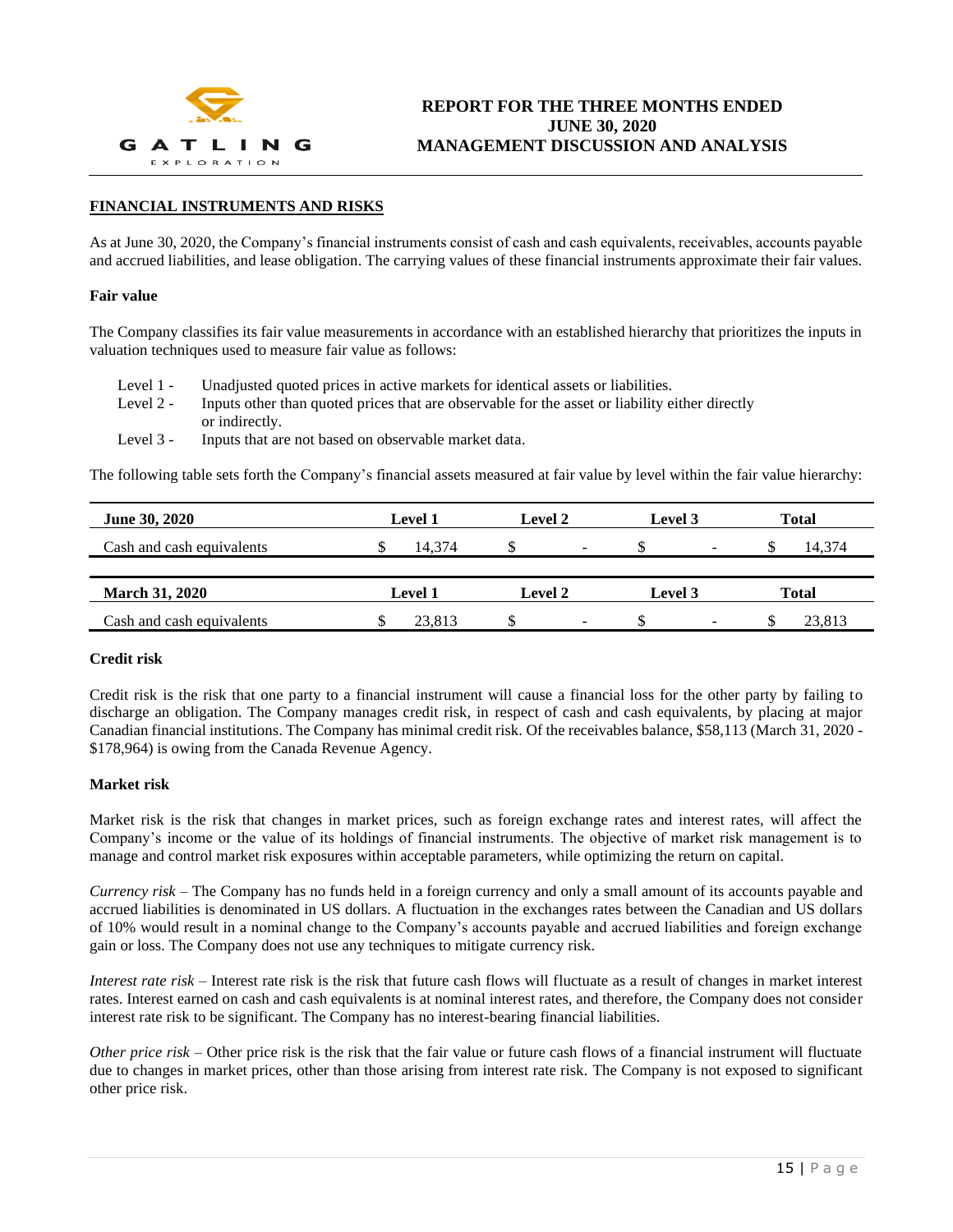

# **Liquidity risk**

Liquidity risk is the risk that the Company will not be able to meet its financial obligations as they fall due. The Company's approach to managing liquidity is to ensure, as far as possible, that it will always have sufficient liquid funds to meet its liabilities when due, under both normal and stressed conditions, without incurring unacceptable losses or risking damage to the Company's reputation. The contractual financial liabilities of the Company as of June 30, 2020 equal \$2,297,803 (March 31, 2020 - \$1,874,931); \$1,946,134 (March 31, 2020 - \$1,623,364) of the liabilities presented as accounts payable and lease obligation – current portion are due within one month of the reporting date.

# **CRITICAL ACCOUNTING ESTIMATES AND JUDGMENTS**

# **Title to mineral property interests**

Although the Company has taken steps to verify title to mineral properties in which it has an interest, these procedures do not guarantee the Company's title. Such properties may be subject to prior agreements or transfers and title may be affected by undetected defects.

#### **Income taxes**

Significant judgment is required in determining the provision for income taxes. There are many transactions and calculations undertaken during the ordinary course of business for which the ultimate tax determination is uncertain. The Company recognizes liabilities and contingencies for anticipated tax audit issues based on the Company's current understanding of the tax law. For matters where it is probable that an adjustment will be made, the Company records its best estimate of the tax liability, including the related interest and penalties in the current tax provision. Management believes they have adequately provided for the probable outcome of these matters; however, the final outcome may result in a materially different outcome than the amount included in the tax liabilities.

In addition, the Company recognizes deferred tax assets relating to tax losses carried forward to the extent that it is probable that taxable profit will be available against which a deductible temporary difference can be utilized. This is deemed to be the case when there are sufficient taxable temporary differences relating to the same taxation authority and the same taxable entity that are expected to reverse in the same year as the expected reversal of the deductible temporary difference, or in years into which a tax loss arising from the deferred tax asset can be carried back or forward. However, utilization of the tax losses also depends on the ability of the taxable entity to satisfy certain tests at the time the losses are recouped.

#### **Going concern risk assessment**

The Company's ability to continue its operations and to realize assets at their carrying values is dependent upon its ability to fund its existing acquisition and exploration commitments on its exploration and evaluation assets when they come due, which would cease to exist if the Company decides to terminate its commitments, and to cover its operating costs. The Company may be able to generate working capital to fund its operations by the sale of its exploration and evaluation projects or raising additional capital through equity markets. However, there is no assurance it will be able to raise funds in the future. These condensed interim financial statements do not give effect to any adjustments required to realize its assets and discharge its liabilities in other than the normal course of business and at amounts different from those reflected in the accompanying condensed interim financial statements.

#### **Decommissioning liabilities**

Rehabilitation provisions have been created based on the Company's internal estimates. Assumptions, based on the current economic environment, have been made which management believes are a reasonable basis upon which to estimate the future liability. These estimates take into account any material changes to the assumptions that occur when reviewed regularly by management. Estimates are reviewed annually and are based on current regulatory requirements. Significant changes in